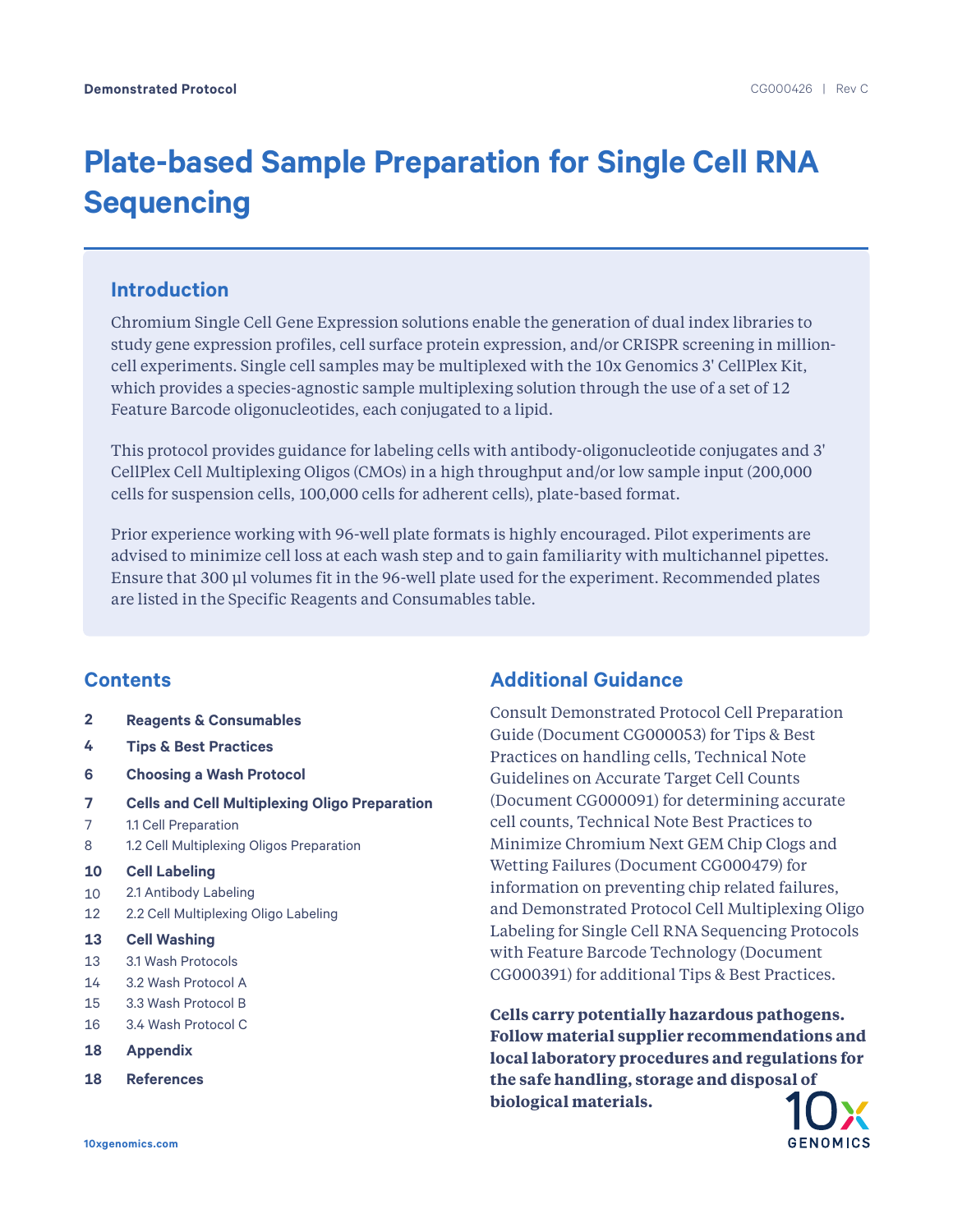## **Cell Sourcing**

- All cells were acquired from AllCells, ATCC, DLS, C&M Lab Pro, and iQ Biosciences.
- 3' CellPlex Kit Set A (PN-1000261) was used for cell multiplexing. Cell Multiplexing Oligos are supplied at **-20°C**.

## **Preparation-Buffers**

| Media/Buffers        | Temperature   |
|----------------------|---------------|
| PBS + 1% BSA         | Chilled (4°C) |
| <b>PBS + 10% FBS</b> | Chilled (4°C) |

## **Specific Reagents and Consumables**

| <b>Vendor</b>                             | <b>Item</b>                                                                            | <b>Part Number</b> |
|-------------------------------------------|----------------------------------------------------------------------------------------|--------------------|
| 10x Genomics                              | 3' CellPlex Kit Set A                                                                  | 1000261            |
| Rainin                                    | Pipet-Lite Pipette Multi L12-1200XLS+                                                  | 17014497           |
| Greiner Bio-One                           | Microplate, 96 well, pp. v-bottom, (chimney well), natural                             | 651201             |
| <b>Thermo Fisher</b><br><b>Scientific</b> | UltraPure Bovine Serum Albumin (BSA, 50 mg/ml)                                         | AM2616             |
|                                           | Trypan Blue Stain (0.4%)                                                               | T10282             |
|                                           | Fetal Bovine Serum, qualified, heat inactivated                                        | 16140071           |
|                                           | <b>Trypsin-EDTA</b>                                                                    | 25200056           |
| <b>Fisher Scientific</b>                  | Gast Oil-Less Diaphragm-Type Pressure/Vacuum Pump                                      | 01-092-29          |
|                                           | Round-Bottom Polystyrene Test Tubes                                                    | 14-959-5           |
| Corning                                   | Phosphate-Buffered Saline, 1X without Calcium and Magensium                            | $21 - 040 - CV$    |
|                                           | Costar Assay Plate, 96 Well, Clear Round Bottom, With Lid, Non-<br>treated Polystyrene | 3788               |
| Millipore Sigma                           | Chemical Duty Pump, 115 V/60 Hz                                                        | WP6111560          |
|                                           | <b>Bovine Serum Albumin</b>                                                            | A1595              |
| SP Bel-Art                                | Flowmi 40 micron cell strainers for 1000 microliter pipette tips                       | 13680-0040         |
| Miltenyi Biotec                           | <b>MACS BSA Stock Solution</b>                                                         | 130-091-376        |
| Eppendorf                                 | DNA LoBind Tube, 5.0 mL                                                                | 0030108310         |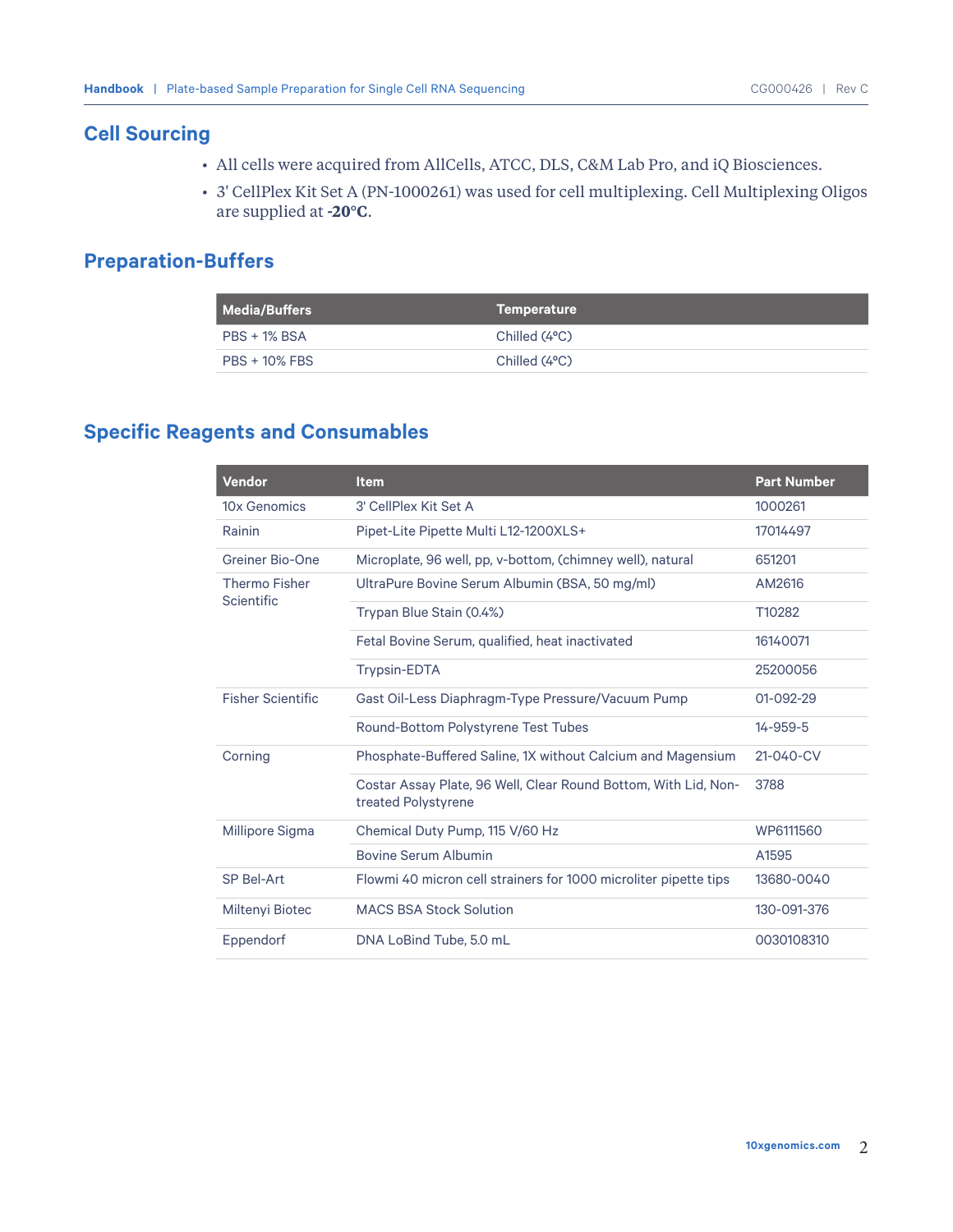## **General Protocol Overview**

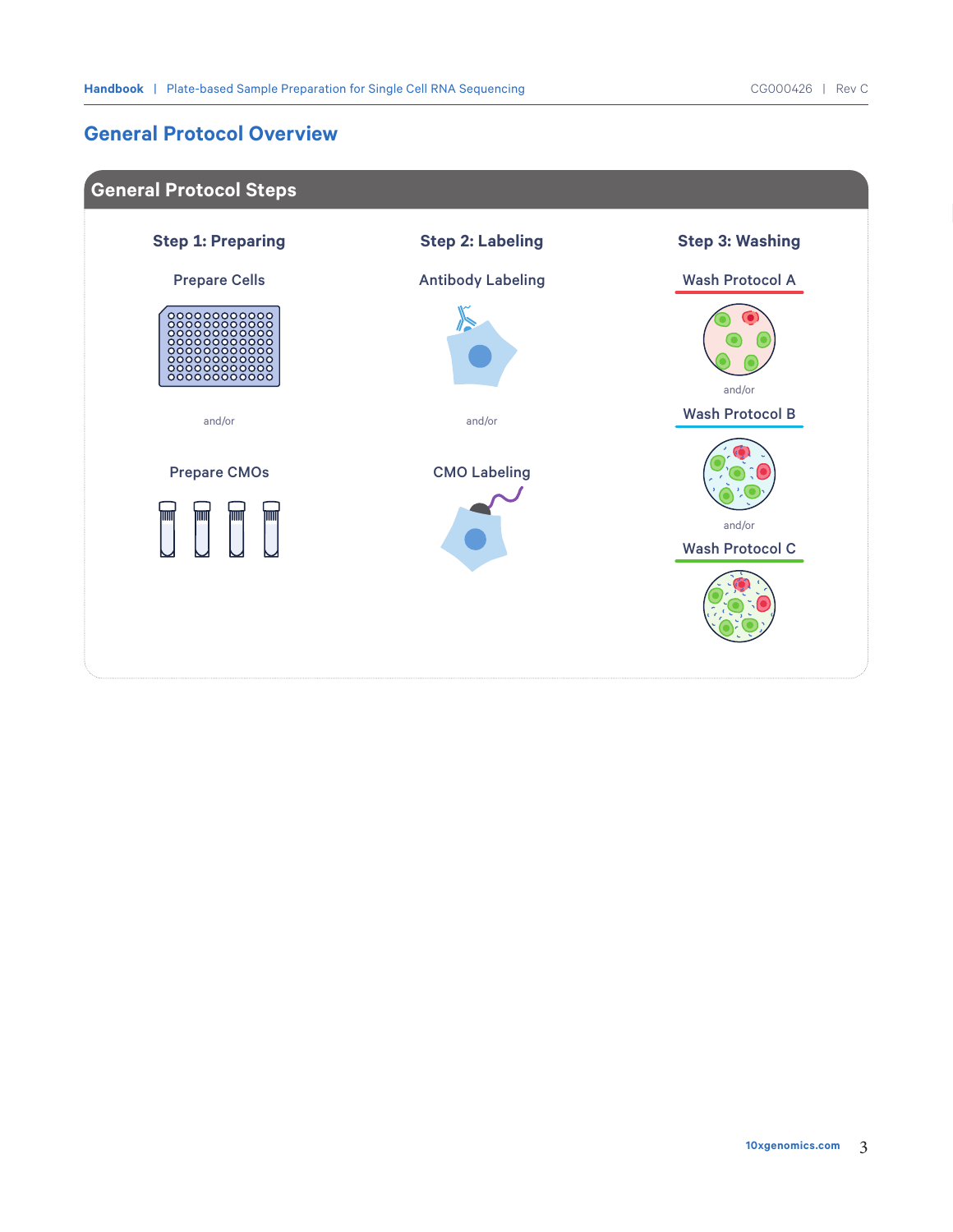## **Tips & Best Practices**



Signifies critical step requiring accurate execution



Troubleshooting section includes additional guidance

### **Sample Preparation Guidelines**

This protocol was demonstrated using several primary cell types including Peripheral Blood Mononuclear Cells (PBMCs), Dissociated Tumor Cells (DTCs), freshly cultured adherent/suspension cell lines using the following protocols:

- Fresh Frozen Human Peripheral Blood Mononuclear Cells for Single Cell RNA Sequencing (Document CG00039)
- Thawing Dissociated Tumor Cells for Single Cell RNA Sequencing (Document CG000233)

## **Sample Quality**

- Use high-quality single cell suspensions that can withstand the CMO labeling and washing steps.
- Use single cell suspensions with >80% (ideally >90%) viability. If one or more samples in the pool has lower viability, follow wash protocol B (tube-based wash), or wash protocol C (tubebased wash with fluorescence activated cell sorting (FACS)) after CMO labeling to increase viability.
- Cell Multiplexing data can be severely impacted by low cell viability, even if the single-cell behavior of the gene expression data is only mildly impacted.

### **CMO Tags**

- Up to 12 CMO labeled samples can be pooled per well on a 10x Genomics chip. Ensure that a different CMO tag is used for each sample in the pool.
- For optimal multiplet detection and optimal signal-to-noise ratios, pool samples at 1:1 ratios after CMO labeling. The 3' CellPlex assay supports sample mixing from 50:50 to 5:95 ratios, although optimal multiplet detection occurs when samples are mixed in equal ratios.
- DO NOT pool CMO-labeled samples with unlabeled samples.

### **Centrifugation & Pellet Resuspension**

- Use of a swinging-bucket rotor is recommended for higher cell recovery. Refer to Table 1 below for example conditions.
- For additional information, refer to Technical Note Best Practices to Minimize Chromium Next GEM Chip Clogs and Wetting Failures (Document CG000479)

### **Table 1: Example Sample Type Specific Centrifugation Conditions**

| <b>Sample Type</b>         | Centrifugation Conditions |
|----------------------------|---------------------------|
| <b>PRMCs</b>               | 300-400 ref for 5 min     |
| DTCs (Post debris removal) | 300 rcf for 5-10 min      |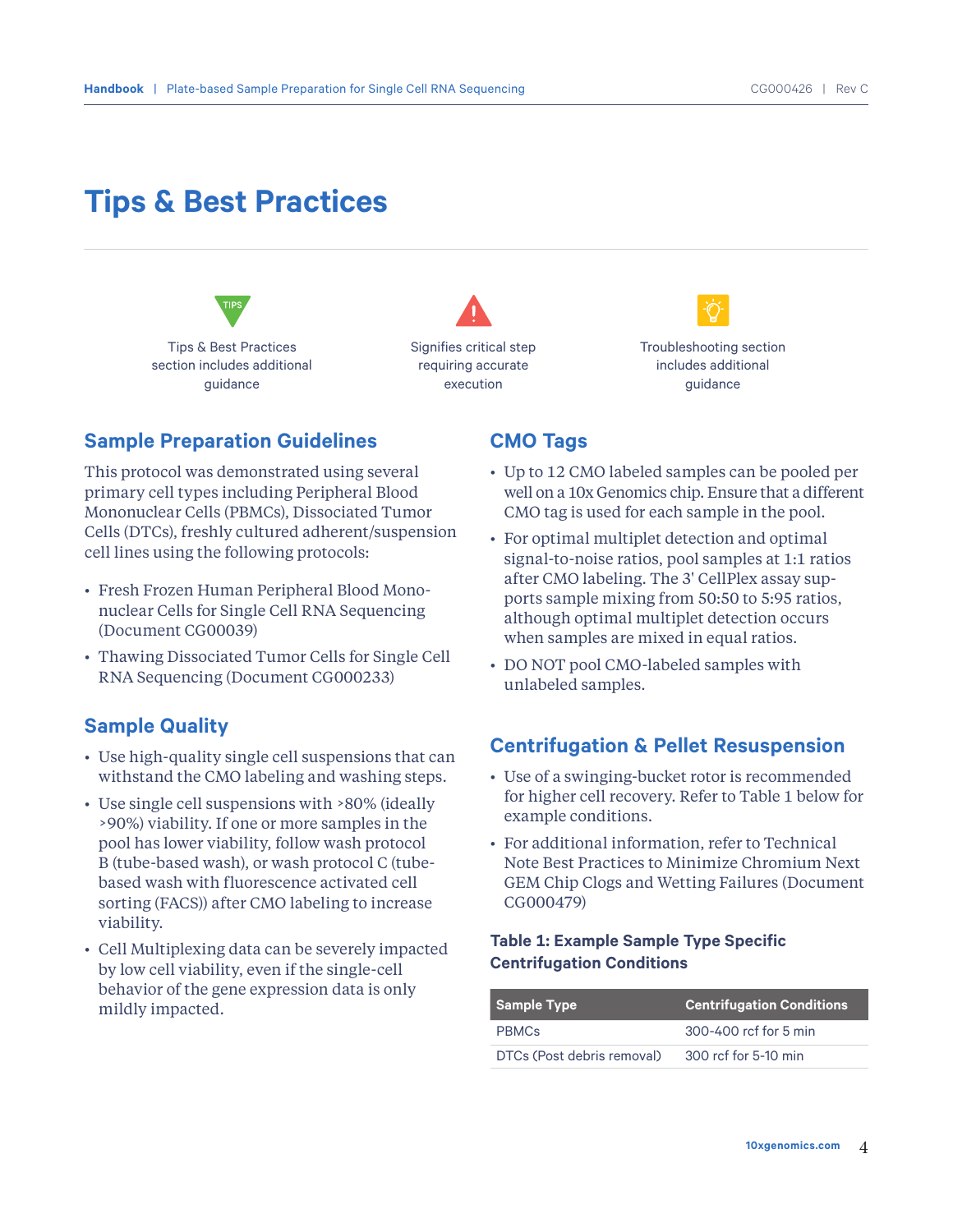## **Number of Input Cells**

• This protocol is only supported for cell inputs of at least 10,000 cells per sample and up to 100,000 adherent cells or 200,000 cells in suspension per sample.

## **Wash & Resuspension Buffer**

- When working with a cell type that does not have optimal viability in PBS + 1% BSA, replace PBS with most types of cell culture media and/or replace 1% BSA with 10% serum to maximize viability.
- If BSA is used, do not use less than 1% BSA. This may lead to increased background in Cell Multiplexing data. Refer to Table 2 for example wash buffers.

|                                                                                    | <b>Culture Media</b><br>+1% BSA | PBS+<br><b>1% BSA</b> | PBS+<br><b>10% FBS</b> |
|------------------------------------------------------------------------------------|---------------------------------|-----------------------|------------------------|
| <b>PBMCs</b>                                                                       |                                 |                       |                        |
| <b>B/T Cells and</b><br>Splenocytes<br>Mammalian                                   |                                 |                       |                        |
| <b>Human DTCs</b>                                                                  |                                 |                       |                        |
| E18 Neuronal<br>Cells                                                              |                                 |                       |                        |
| Human<br>and Mouse<br><b>Cell Lines</b><br>Cryopreserved<br>or Freshly<br>Cultured |                                 |                       |                        |

### **Table 2: Example Wash Buffers**

## **Debris**

• Samples should be free from debris. Samples with excessive debris are not recommended as debris can contribute to high background in cell multiplexing data. If samples have high levels of debris, FACS must be performed.

## **Wash Steps & Supernatant Removal**

• Following the appropriate wash protocol for cells post-labeling is critical to obtain high quality data and to remove background from unbound CMOs. Choose the appropriate wash protocol

based on starting viability and desired level of debris clean up. Consult Table 3 for more information on wash protocol differences.

- Wash Protocol A is plate-based, while Wash Protocols B and C wash cells in 5-ml tubes. These large volume washes may be preferred if high amounts of debris are anticipated or if samples are very fragile. Wash Protocol B is a large volume wash without FACS. Wash Protocol C includes only a quench wash after CMO labeling, followed by FACS.
- After each wash step in Wash Protocol A, remove all supernatant using a vacuum pump without touching the bottom of the tube to avoid dislodging the cell pellet.
- Leaving behind excess supernatant may decrease the separation between signal and noise and lead to a large decrease in the fraction of CMO reads usable.
- In samples with lower viability (<80%) or excess debris, insufficient washing may result in a complete lack of separation between signal and noise. Wash Protocol C is recommended for these sample types, as it removes excess debris via FACS.

## **Time After Labeling**

- Work efficiently and avoid letting cells sit for extended periods (either post-labeling or post-pooling), as allowing cells to sit may decrease sample quality and severely impact Cell-Plex data even if the single-cell behavior of the Gene Expression data is only mildly impacted.
- If a sample pool sits on ice for an extended period of time, perform FACS to decrease background noise in CellPlex data.
- Pool cells within 30 min of CMO labeling and washing and load cells within 30 min onto the 10x Genomics chip or proceed to FACS to enrich for viable cells.
- Keep cells on ice or 4°C at all times after CMO labeling and during/after FACS, as leaving cells at room temperature may increase background noise in CellPlex data.
- Use chilled Wash & Resuspension Buffers and perform centrifugation steps at 4°C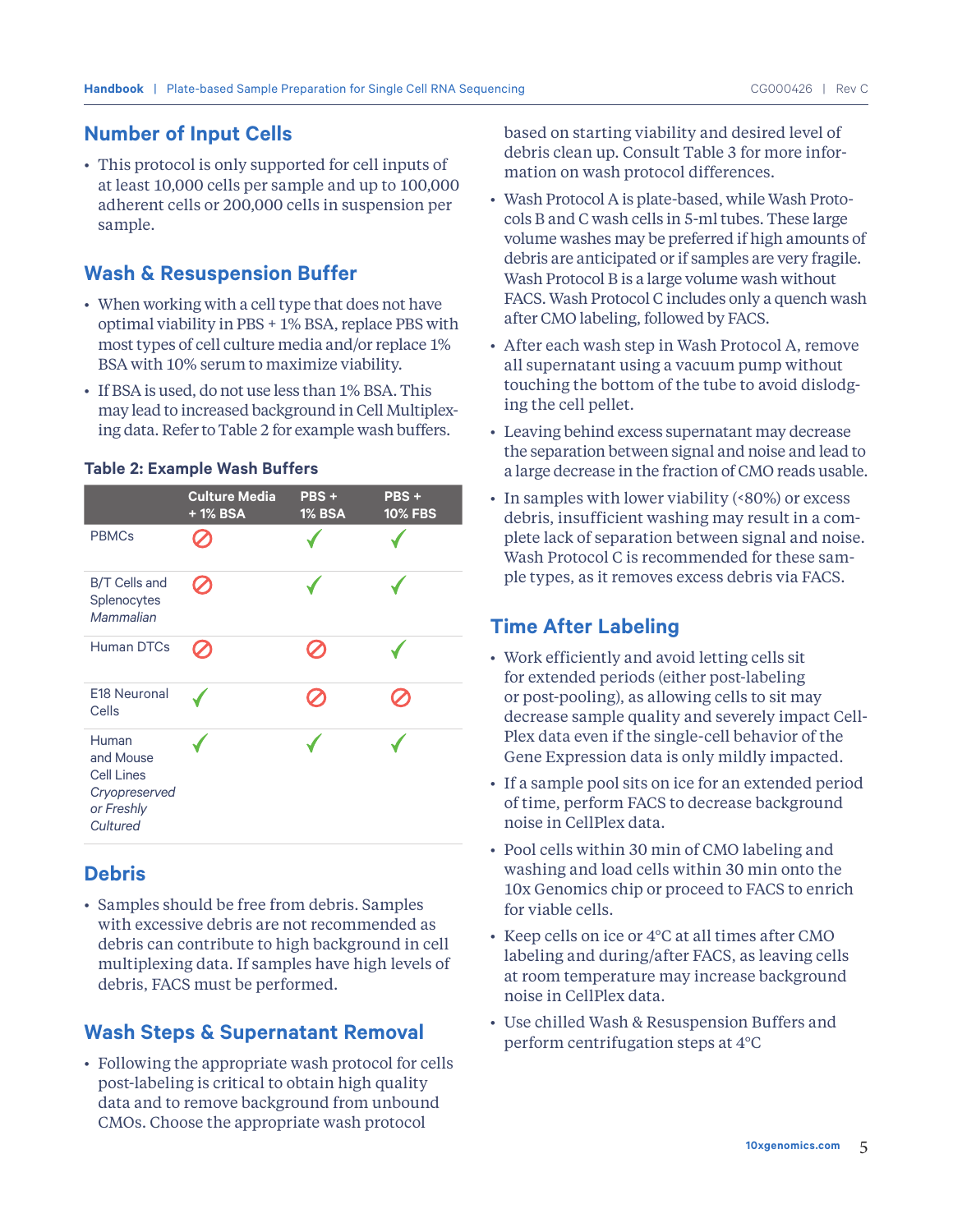## **Choosing a Wash Protocol**

### **Overview**

Using the appropriate wash buffer for cells postlabeling is critical to obtaining high quality data and minimize background noise from unbound CMOs. Choosing a wash buffer depends on a number of sample characteristics:

- Cell fragility
- Desired format (plate vs. tube)
- Amount of cleanup required

More information can be found in Chapter 3: Washing Cells

## **1.1 Preparation - Buffers**

Buffer should be chosen based on what is optimal for the sample.

| <b>Media/Buffers</b>                              | <b>Composition</b>                                 |
|---------------------------------------------------|----------------------------------------------------|
| <b>Complete Growth Medium</b><br>maintain at 37°C | 10% FBS in cell culture media<br>(e.g., RPMI/DMEM) |
| PBS + 0.04% BSA<br>maintain at $4^{\circ}$ C      |                                                    |
| $PRS + 2\%$ FBS<br>maintain at 4°C                |                                                    |





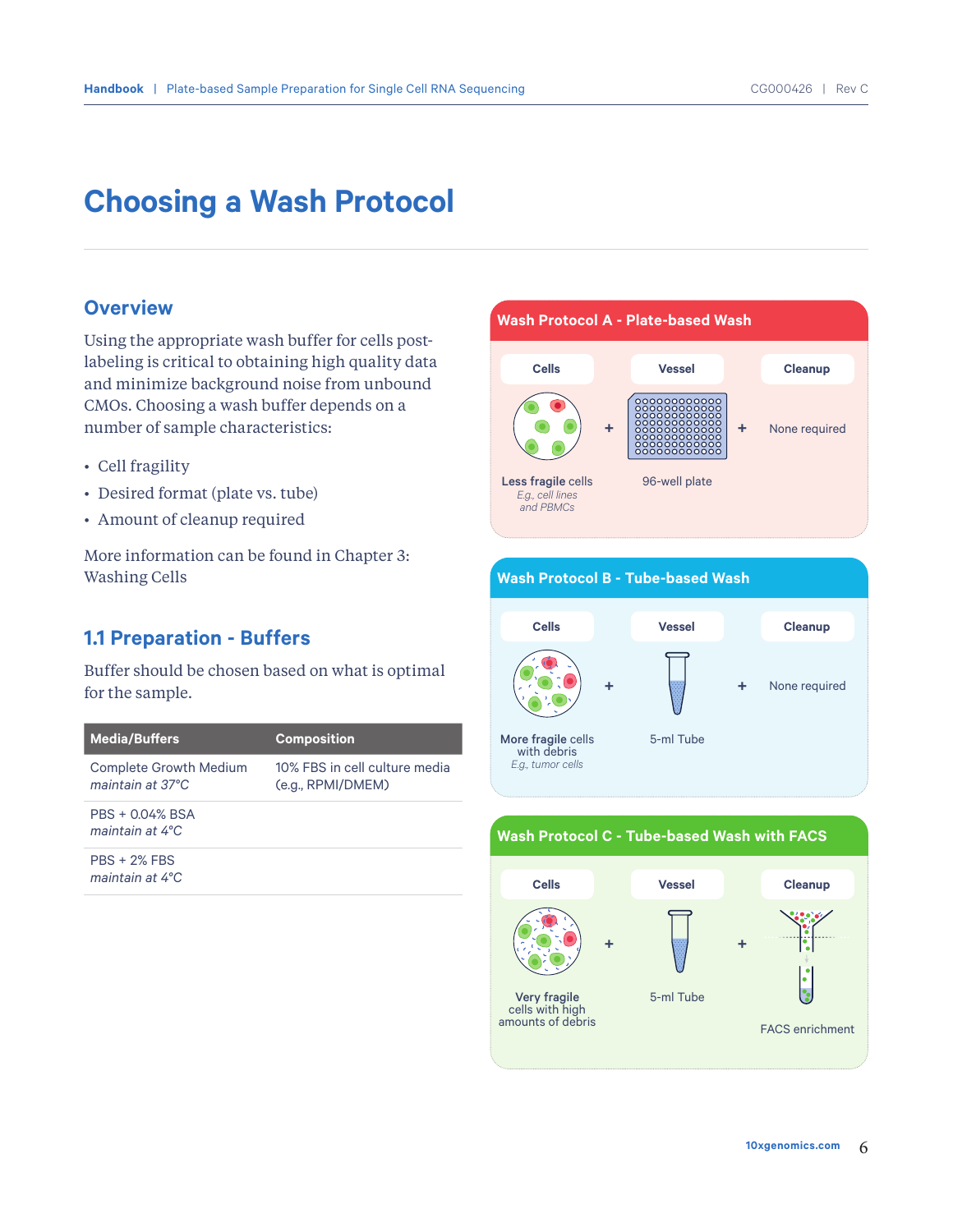# **1. Cells and Cell Multiplexing Oligo Preparation**

### **Overview**

This chapter provides guidance on transfering cells to a 96-well plate and preparing CMOs. If CMO labeling is not desired, proceed directly to Chapter 2: Labeling after preparing cells.

### **1.1 Cell Preparation Protocol**



### **Protocol Steps**

This protocol was demonstrated using 10,000 – 200,000 cells per well. Use 10,000 – 200,000cells per well for cells in suspension, or 10,000 – 100,000cells per well for adherent cells.

- **a.** Transfer cells to a 96-well plate, with the same number of cells in each well. If transferring adherent cells, wash cells 1x with PBS, trypsinize, add cell culture media, and pipette mix 7-10x. Transfer cell suspension into a v or round-bottom staining plate.
- **b.** Centrifuge cells at **room temperature.** Use of a swinging-bucket rotor is recommended for higher cell recovery. Centrifugation speed and time depends upon the sample type. Refer to Table 1 on page 4.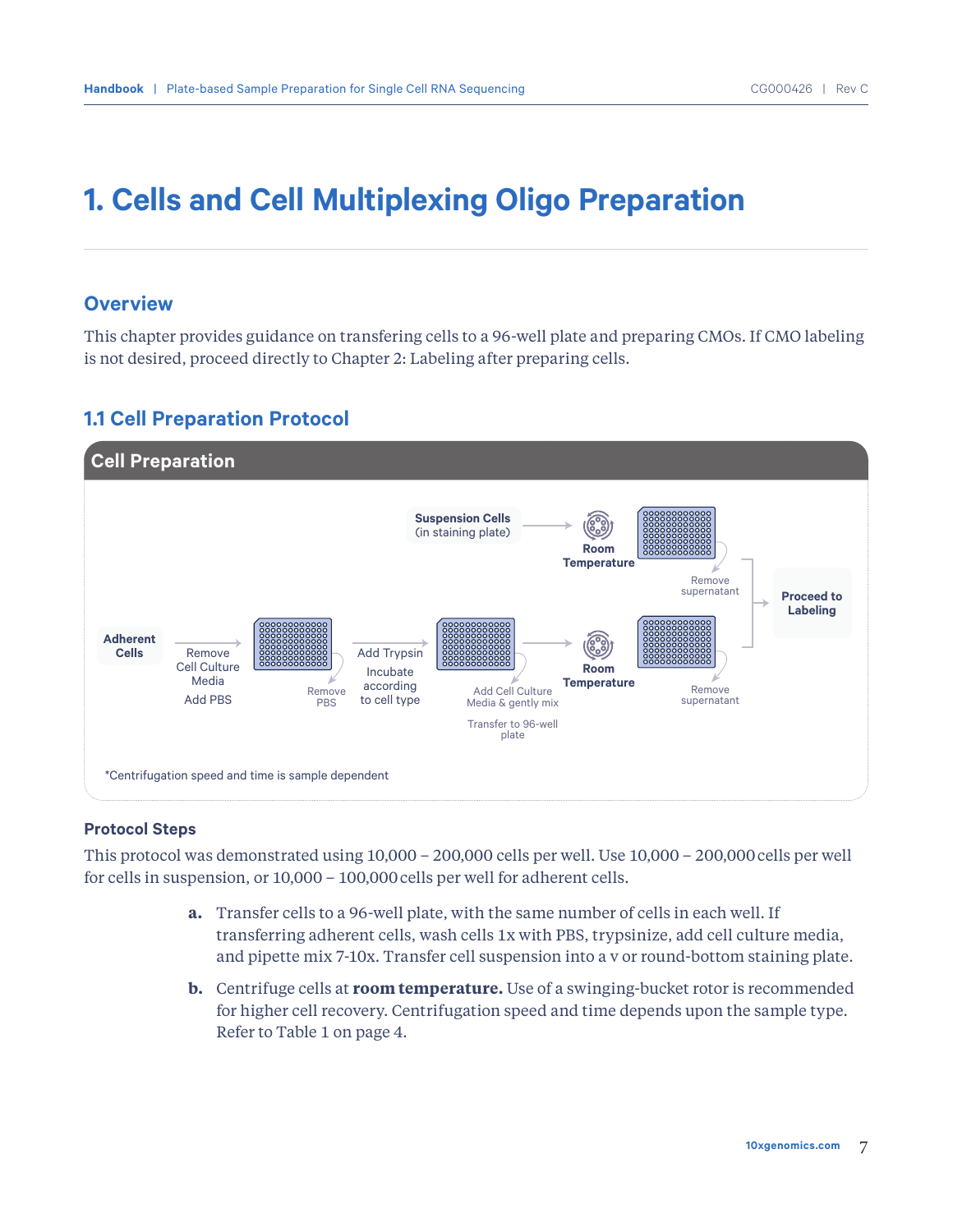## **1.2 Cell Multiplexing Oligos Preparation Protocol**

If Cell Multiplexing Oligo labeling is not desired, proceed directly to step 2.1.

• Cell Multiplexing Oligos are supplied at -20°C. Cell Multiplexing Oligos may be prepared in any of the following ways.

### **Full Cell Multiplexing Oligo Plate Preparation**

- **a.** During cell preparation, thaw Cell Multiplexing Oligos at **room temperature**. Vortex **5 sec** at maximum speed and centrifuge briefly for **5 sec**. The 3' CellPlex Kit contains 12 Cell Multiplexing Oligos, one for each column of a 96-well plate. Two 3' CellPlex Kits are required for an entire 96-well plate.
- **b.** Dispense **105 µl of** Cell Multiplexing Oligo into its appropriate column according to the Figure 1 below. Cell Multiplexing Oligo tubes will contain a small excess of reagent after dispensing **105 µl** into into four wells.
- **c.** Seal plate with a plate sealer and leave at **room temperature** until use. Plate should be prepared shortly before use.



**Figure 1.** Cell Multiplexing Oligos are distributed in columns (two tubes per column) in the Cell Multiplexing Oligo plate.

### **Partial Cell Multiplexing Oligo Plate Preparation**

- **a.** During cell preparation, thaw Cell Multiplexing Oligo at **room temperature**. Vortex **5 sec** at maximum speed and centrifuge briefly for **5 sec**. The 3' CellPlex Kit contains 12 Cell Multiplexing Oligos, one for each column of a 96-well plate. .
- **b.** Dispense **105 µl of** Cell Multiplexing Oligo into its appropriate column of a 96-well plate. If a full plate is not necessary, distributing Cell Multiplexing Oligos in a partial plate is acceptable. If using a partial plate, 10x Genomics recommends using 2-12 Cell Multiplexing Oligos or staining using multiples of 12 Cell Multiplexing Oligos (24, 48, etc).
- **c.** Seal plate with a plate sealer and leave at room temperature until use. Plate should be prepared shortly before use.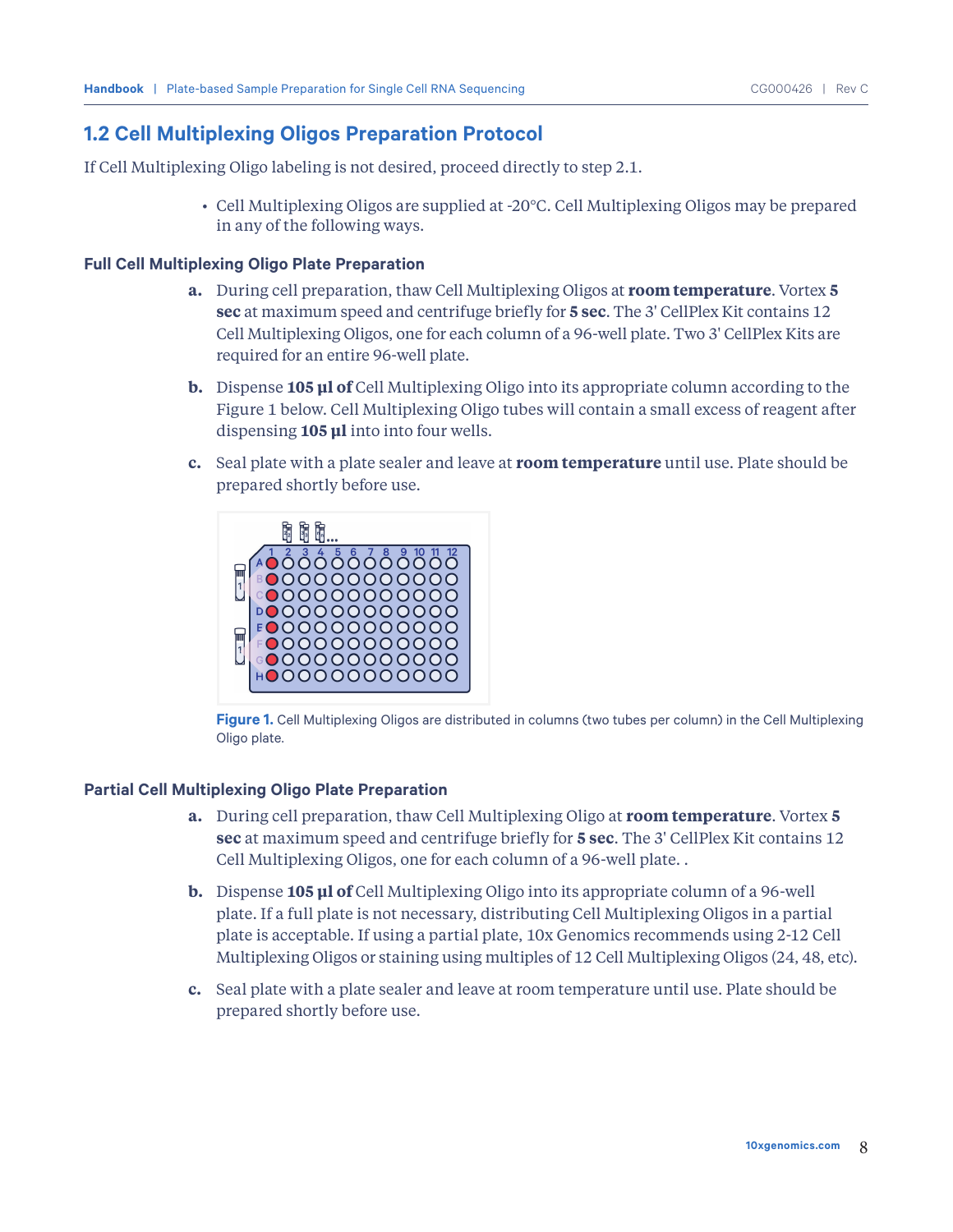### **Cell Multiplexing Oligos in PCR Tubes Preparation**

**a.** Cell Multiplexing Oligos may be prepared in 0.2-ml or 0.5-ml PCR tubes. Ensure that a multichannel pipette can still be used with the chosen tube format.



**Figure 2.** Cell Multiplexing Oligos are distributed into individual tubes.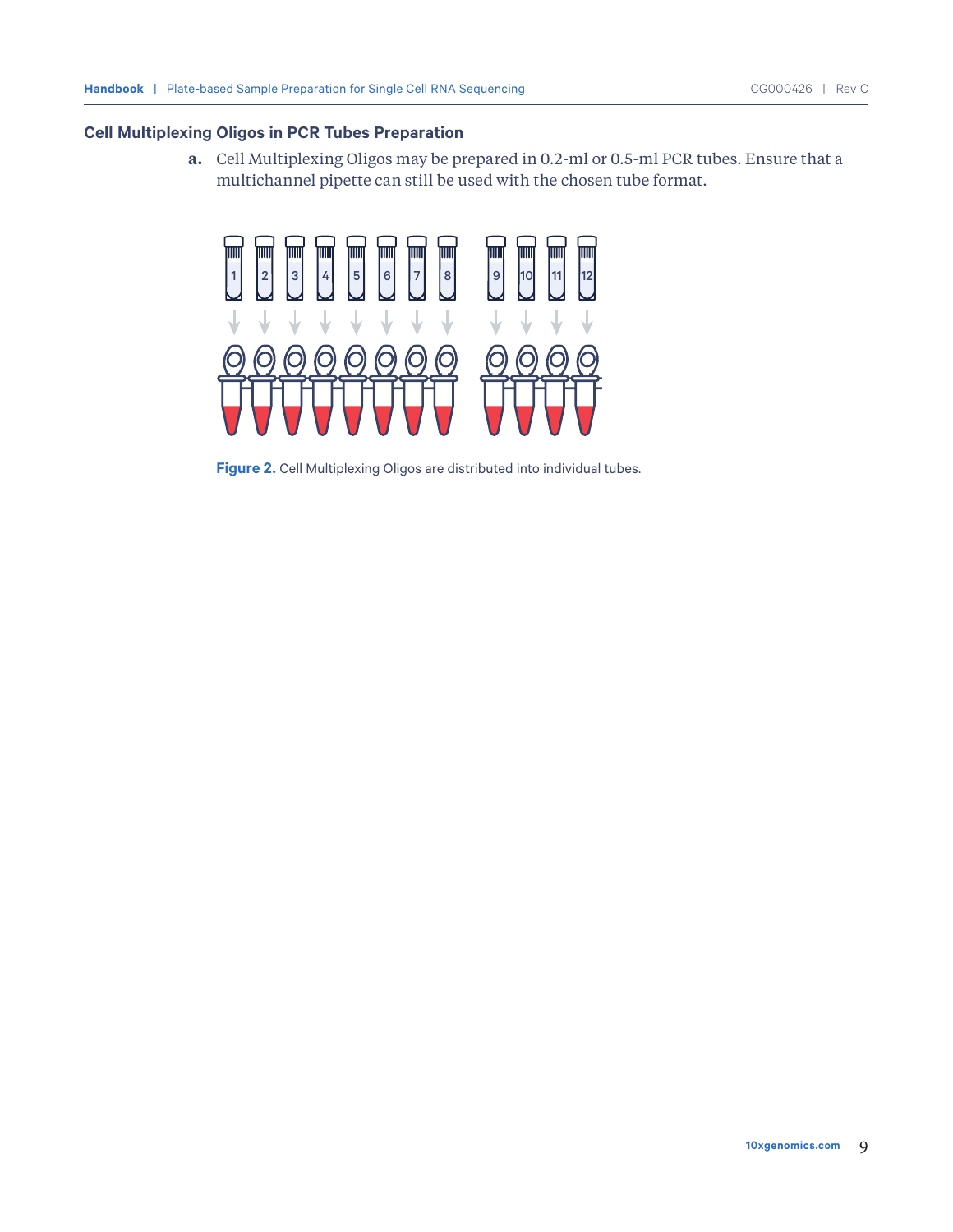# **2. Cell Labeling**

## **Overview**

This chapter provides guidance on antibody and CMO labeling. If only one labeling protocol is desired, choose either antibody or CMO labeling and proceed to Chapter 3: Cell Washing.

## **2.1 Antibody Labeling Protocol**

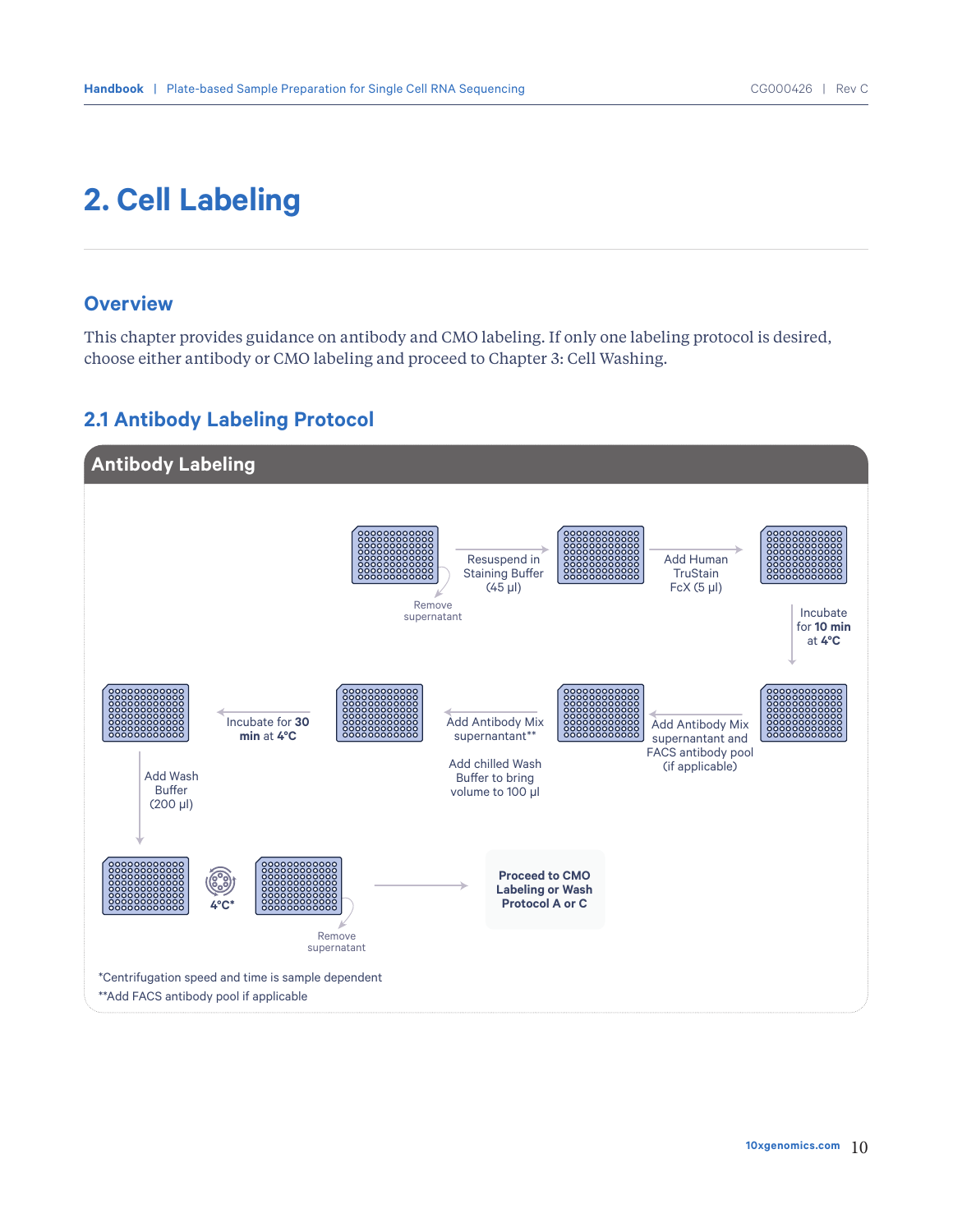Antibody labeling should always be performed before Cell Multiplexing Oligo labeling. If antibody labeling is not desired, proceed to step 2.2. If only antibody labeling is preferred, proceed to Wash Protocol A after the antibody labeling protocol. FACS may be performed if sample enrichment and/or clean up is preferred. All steps should be performed in a 96-well plate



*Antibody labeling is only supported for optimal titrated antibody pools.*

#### **Preparing Antibody Mix Supernatant**

- Titrate antibodies of interest and perform appropriate quality control before starting this protocol. Do NOT use untitrated antibodies with this protocol. Consult Technical Note Quality Control of Cell Surface Protein Labeling using Flow Cytometry (CG000231) for more information.
- If using a custom lyophillized antibody: Resuspend the antibody-oligonucleotide conjugates in an appropriate volume of staining buffer.
- Centrifuge the mix at **14,000 rcf** for **10 min** at **4oC** to prevent antibody aggregates.
- Transfer the supernatant (containing Antibody Mix) to a new tube and maintain at **4oC**.



*Use TotalSeq-B for Single Cell 3' v3 and v3.1 (single & dual index) protocol.* 

*Wash Buffer should be chilled PBS + 1% BSA for less fragile cells, chilled PBS + 10% FBS for fragile cells or alternate appropriate staining buffer. Serum concentrations should be at least 1% BSA or 2% FBS to block non-specific binding. Refer to Table 2 on page 5.*

### **Protocol Steps**

**a.** Remove the supernatant without disturbing the pellet. A multichannel vacuum pump is recommended.



When using the vacuum pump, place the 96-well plate at a 45**°** angle and touch the side walls with the pipette tip DO NOT touch the pellet. **Remove the entire supernatant.**  This guidance applies to all wash steps.

- **b.** Resuspend cell pellet in **45 μl** chilled PBS + 1% BSA or Staining Buffer.
- **c.** Add **5 μl** Human TruStain FcX. Gently pipette mix.
- **d.** Incubate for **10 min** at **4oC**.
- **e.** Add the prepared Antibody Mix supernatant. If also performing FACS enrichment, add FACS antibody pool.
- **f.** Add chilled Wash Buffer to the cells to bring the total volume to **100 μl**. Gently pipette mix 10x (pipette set to 90 μl).

### **g.** Incubate for **30 min** at **4oC**.



Recommended incubation temperature for most sample types is 4°C. However, incubation *temperature is sample type dependent and should be chosen accordingly.*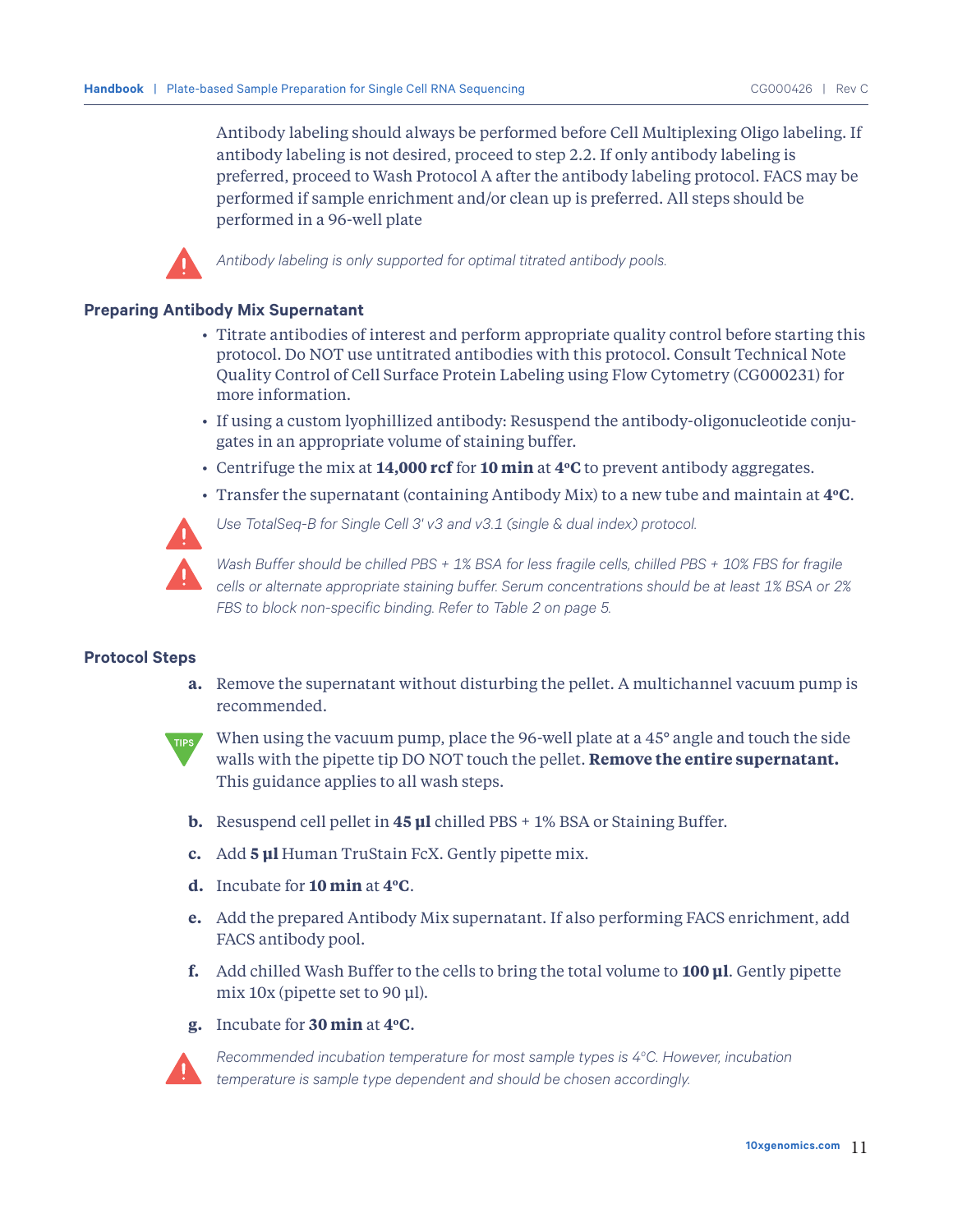- **h.** Quench by adding **200 μl** chilled Wash Buffer to the cells. Gently pipette mix.
- **i.** Centrifuge at **4<sup>o</sup>C**. Centrifugation speed and time depends upon the sample type. Use Table 1 for guidance.
- **j.** Remove the supernatant without touching plate bottom to avoid dislodging the pellet.



*Leaving behind excess supernatant may cause non-specific binding, which may result in increased background reads during sequencing.* 

**k.** Proceed to High Throughput Cell Multiplexing Oligo labeling or directly to Wash Protocol A or C if Cell Multiplexing Oligo labeling is not desired.

## **2.2 Cell Multiplexing Oligo Labeling Protocol**



Refer to step 1.3 for Cell Multiplexing Oligo preparation instructions.

### **Protocol Steps**

- **a.** Using a multichannel pipette, add **100 µl** Cell Multiplexing Oligo from the prepared plate, tube strip, or 0.5 ml tubes (**room temperature**) to the samples. Immediately and gently pipette mix 10 – 15x to resuspend after each Cell Multiplexing Oligo addition.
- **b.** Incubate for **5 min** at **room temperature** upon completion of Cell Multiplexing Oligo addition.
- **c.** Proceed to appropriate washing protocol.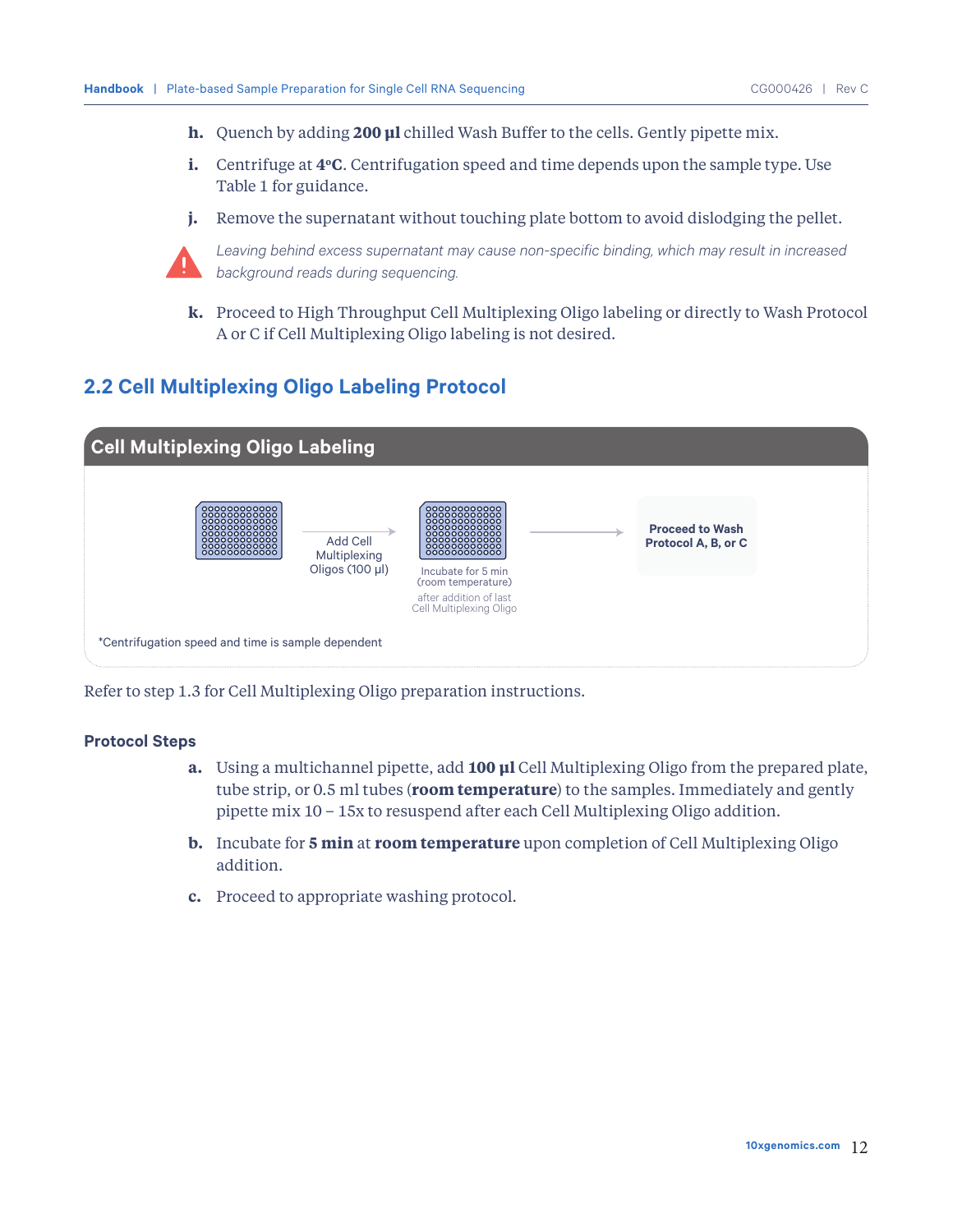# **3. Cell Washing**

### **3.1 Wash Protocols**

Refer to page 6 on choosing a wash protocol. Thorough washing of cells post labeling is critical to obtain high quality data. Optimization of centrifugation speed/time may be needed based on cell type. Things to consider for each wash are described below:

### **Wash Protocol A: Plate-based Wash** *- page 14*

• This option is appropriate if a plate-based wash method is desired and the sample requires minimal cleanup.

#### **Wash Protocol B: Tube-based Wash** *- page 15*

• This option is appropriate if a plate-based wash method is not desired. Large volume washes may help with sample clean up, if large amounts of debris are a concern. Large volume washes can reduce background noise, but may lead to increased multiplet rates.

### **Wash Protocol C: Tube-based Wash with FACS\*** *- page 16*

• This option is appropriate for very fragile cells that may have low starting viability and may not survive multiple centrifugation steps. This option also may be used for any cell type if sample clean up via FACS is desired.

|                                       | <b>Wash Protocol A</b>                                                                                     | <b>Wash Protocol B</b>                                               | <b>Wash Protocol C*</b>                                              |
|---------------------------------------|------------------------------------------------------------------------------------------------------------|----------------------------------------------------------------------|----------------------------------------------------------------------|
| Labeling/Wash Buffer<br>(Chilled 4°C) | Less fragile cells:<br><b>PBS + 1% BSA</b><br>Fragile cells: PBS + 10% FBS<br>(or alternate optimal media) | <b>PBS + 10% FBS</b><br>PBS + 1% BSA (or alternate<br>optimal media) | <b>PBS + 10% FBS</b><br>PBS + 1% BSA (or alternate<br>optimal media) |
| <b>Centrifugation Condition**</b>     | 300-400 rcf, 5 min 4°C                                                                                     | 300 rcf, 5 min 4°C                                                   | 300 rcf, 5 min 4°C                                                   |
| <b>AB Labeling Compatible</b>         |                                                                                                            |                                                                      |                                                                      |
| <b>CMO Staining Compatible</b>        |                                                                                                            |                                                                      |                                                                      |
| Wash 1, 2, 3                          |                                                                                                            |                                                                      |                                                                      |
| Pool                                  |                                                                                                            |                                                                      |                                                                      |
| Pooled Wash 1                         |                                                                                                            |                                                                      |                                                                      |
| Pooled Wash 2, 3, 4                   |                                                                                                            |                                                                      |                                                                      |
| <b>FACS</b>                           |                                                                                                            |                                                                      |                                                                      |

#### **Table 3: Wash Protocol Summary**

\*Wash Protocol C can be used on any sample type if FACS enrichment for a certain cell population or FACS to clean debris is desired.

\*\*Centrifugation conditions may need optimization based on cell type.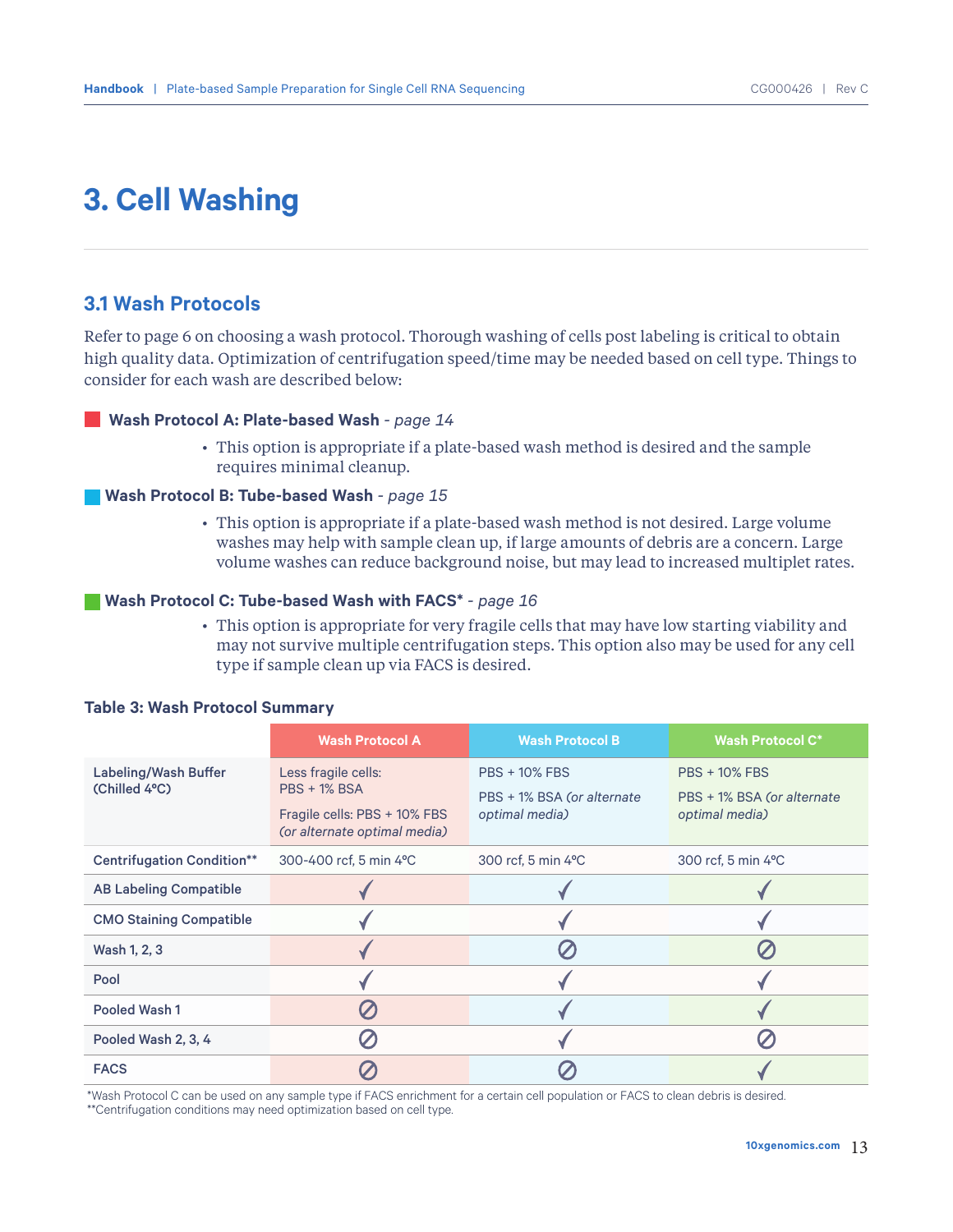## **3.2 Wash Protocol A: Plate-based Wash**



### **Protocol Steps**

- **a.** Add **200 µl** chilled Wash Buffer to the cells to quench the reaction. Gently pipette mix and centrifuge at **4oC.**
- **b.** Remove supernatant with a multichannel vacuum pump without disturbing the pellet.





*Leaving behind excess supernatant may cause non-specific binding, which may result in increased background reads during sequencing.*

- **c.** Add **300 μl** chilled Wash Buffer to the cells. Gently pipette mix and centrifuge at **4oC.**
- **d.** Remove supernatant without touching bottom of plate to avoid dislodging the pellet.
- **e. Repeat** c-d for a total of two washes.
- **f.** Based on starting concentration, add an appropriate volume chilled Wash Buffer.
- **g.** Combine\* each row into a separate 2-ml microcentrifuge tube. Each combined sample should contains different oligos. Filter pooled sample with a 30-40 **µm filter to avoid chip clogs.**
	- **\***Pool samples based on starting cell counts. If cell counts between samples are the same, pool equal volumes. If cell counts are not the same, pooling unequal volumes is acceptable. The 3' CellPlex assay supports sample mixing from 50:50 to 5:95 ratios, although optimal multiplet detection occurs when samples are mixed in equal ratios.
	- Determine cell concentration and viability using an automated cell counter such as a Countess II/III or Cellaca MX High-throughput Automated Cell Counter or a hemocytometer and proceed immediately to relevant Chromium Single Cell RNA Sequencing protocols with Feature Barcode technology (see References).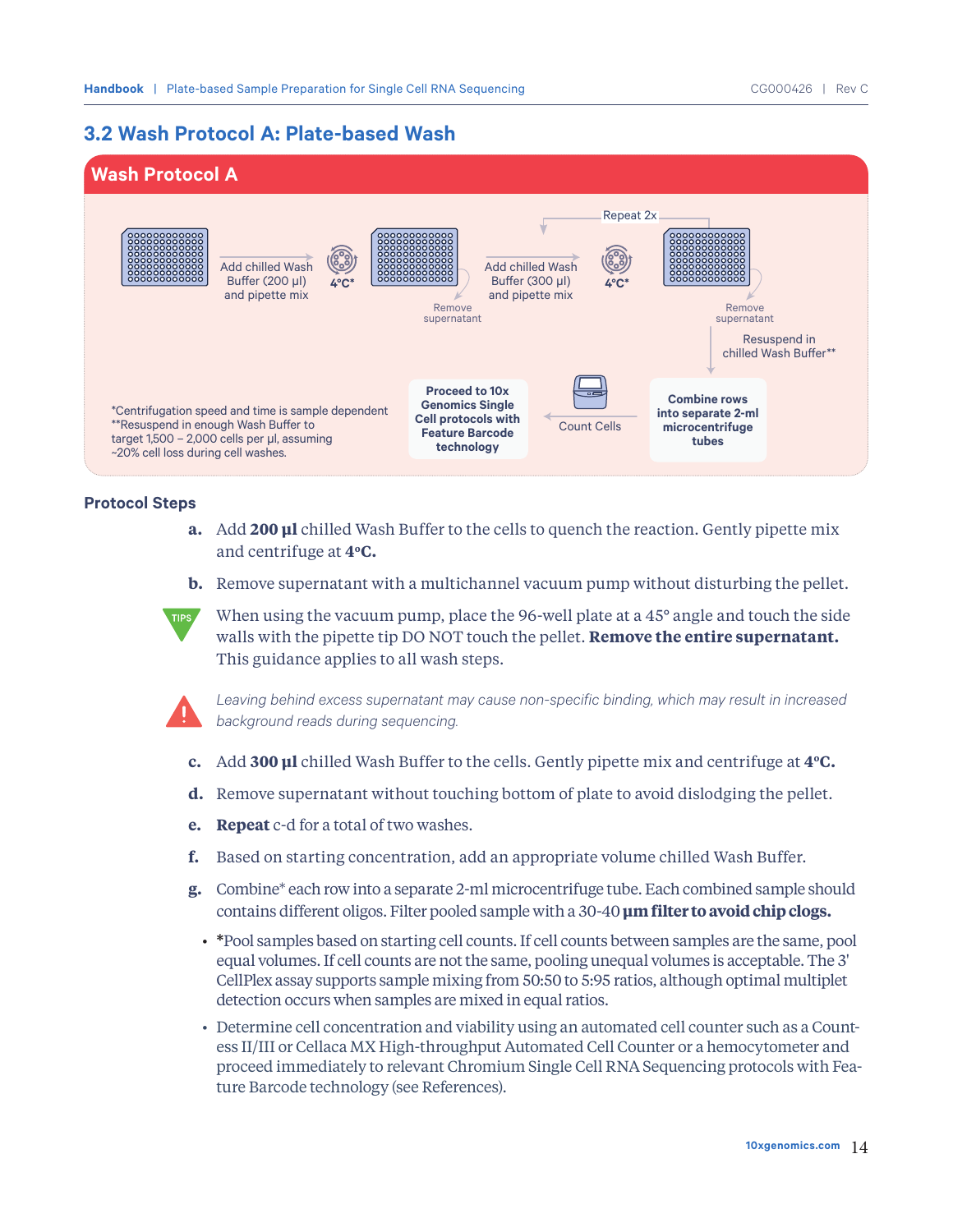## **3.3 Wash Protocol B: Tube-based Wash**



### **Protocol Steps**

**a.** For each desired Cell Multiplexing Oligo pool, prepare a 5-ml centrifuge tube with **4 ml − (300 μl \* Number of Tags)** of Wash Buffer.

*Example: If performing a 6 Cell Multiplexing Oligo experiment, 4 ml − (6\*300 μl) = 2.2 ml of chilled buffer should be added to the 5-ml centrifuge tube.*

- **b.** Add **200 μl** Wash Buffer to the cells. Gently pipette mix
- **c.** In the prepared 5-ml centrifuge tube or tubes, combine labeled cells from each well that will be loaded into a single well on the Chromium Next GEM Chip.
- **d.** Centrifuge at **4oC** . Centrifugation speed and time depends upon the sample type. Use Table 1 for guidance.
- **e.** Remove the supernatant without touching the bottom of tube to avoid dislodging the pellet.



*Leaving behind excess supernatant may cause non-specific binding, which may result in increased background reads during sequencing.* 

- **f.** Add **3.5 ml** Wash Buffer to the cells. Gently pipette mix and centrifuge at **4oC.**
- **g.** Remove supernatant without touching the bottom of the tube to avoid dislodging the pellet.
- **h. Repeat** f g 3x for a total of four washes.
- **i.** Determine cell concentration and viability using an automated cell counter such as a Countess II/III or Cellaca MX High-throughput Automated Cell Counter or a hemocytometer and proceed immediately to relevant Chromium Single Cell RNA Sequencing protocols with Feature Barcode technology (see References).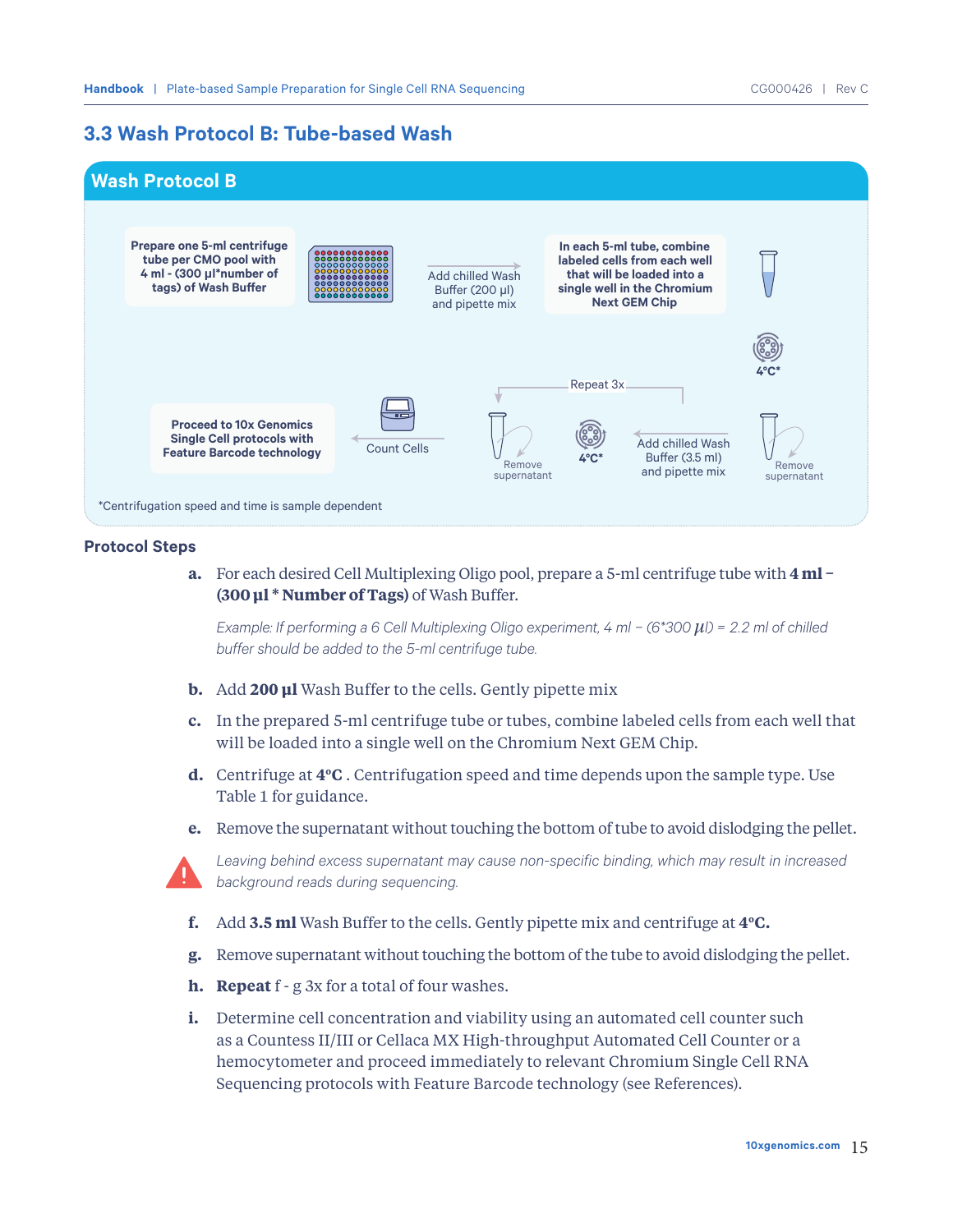## **3.4 Wash Protocol C: Tube-based Wash with FACS**



### **Protocol Steps**

**a.** For each desired Cell Multiplexing Oligo pool, prepare a 5-ml centrifuge tube with **4 ml − (300 μl \* Number of Tags)** of chilled PBS + 1% BSA (non-fragile cells) or chilled PBS + 10% FBS (fragile cells).

*Example: If performing a 6 Cell Multiplexing Oligo experiment, 4 ml − (6\*300*  $\mu$ *<i>l) = 2.2 ml of chilled buffer should be added to the 5-ml centrifuge tube.*

- **b.** Add **200 μl** Wash Buffer to the cells. Gently pipette mix.
- **c.** In the prepared 5-ml centrifuge tube or tubes, combine labeled cells from each well that will be loaded into a single well on the Chromium Next GEM Chip.
- **d.** Centrifuge at **4oC** . Centrifugation speed and time depends upon the sample type. Use Table 1 for guidance.
- **e.** Remove supernatant without touching the bottom of tube to avoid dislodging the pellet.



*Leaving behind excess supernatant may cause non-specific binding, which may result in increased background reads during sequencing.* 

- **f.** For enrichment of labeled cells by FACS:
	- Based on starting concentration and assuming up to ~50% cell loss, add an appropriate volume chilled PBS + 10% FBS or PBS + 1% BSA (including a dead cell marker) to obtain a final cell concentration of 5-10 x 106 cells/ml and proceed to FACS.
	- Only one sample pool can be sorted at a time; thus, the remaining samples may remain on ice for an extended period at a time. Extensive wait times should be avoided by loading cells as soon as possible into 10x Genomics chips.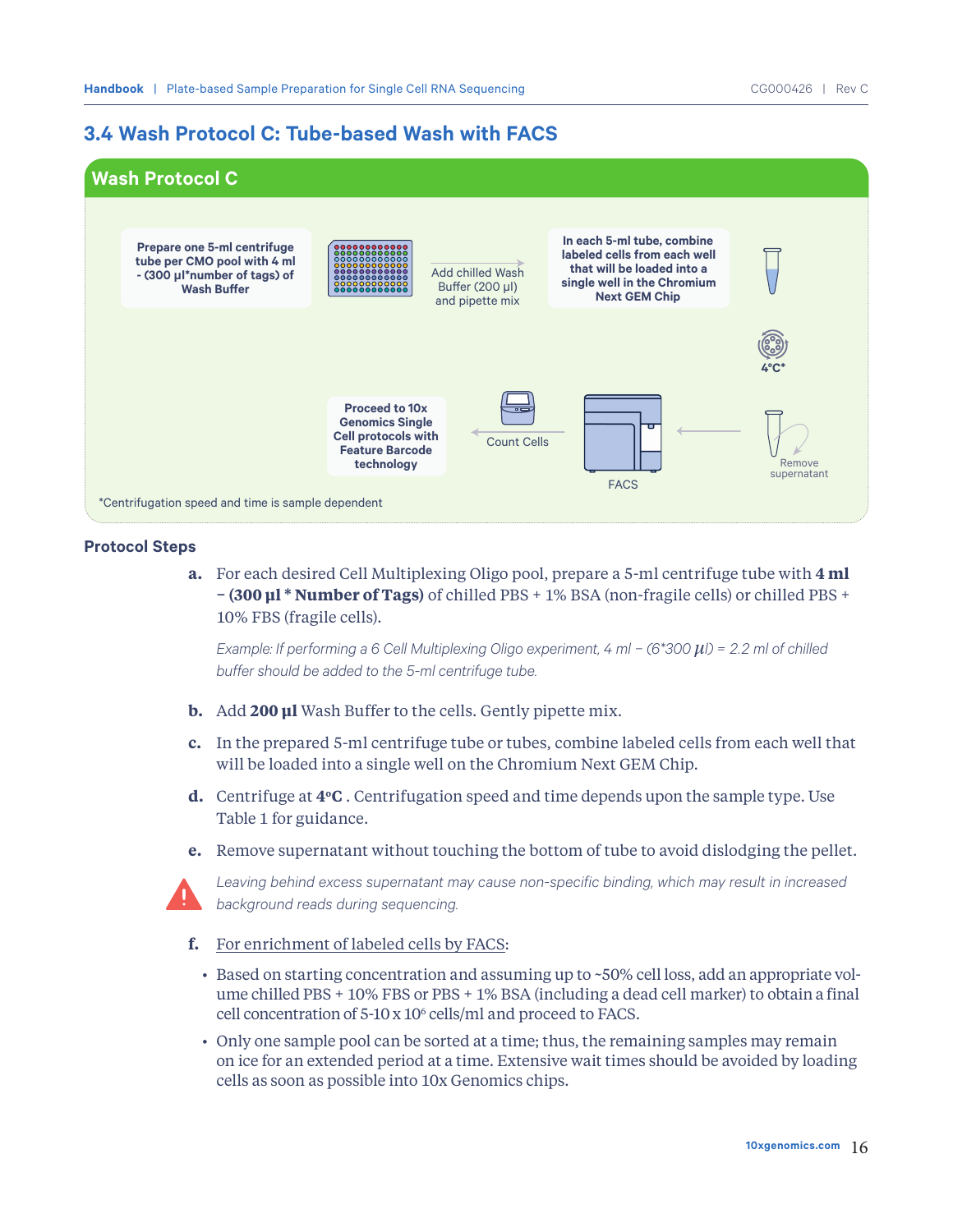- DNA-based dead cell markers should be added to cell suspension **1-5 min** before sorting.
- Sample tube and collection chamber should remain at **4oC**.
- Collection buffer should be optimal for the sample and should contain a higher than normal concentration of serum or BSA, as FACS will dilute the collection buffer as cells are sorted. The same guidance applies for BSA.
- Collection buffer volume will depend on the chosen flow sorter, nozzle, sort mode, and desired number of sorted cells.

*Example: A Sony MA900 sorter on purity collection mode with a 100 μm nozzle will result in around 3 nl of volume per collection event. 100,000 sorted cells will result in 300 μl of collected FACS sheath buffer. Loading 100 μl of collection buffer in the tube prior to sorting at 4% BSA will result in a more appropriate 1% BSA concentration after sorting.*

- Ensure that the collection tube is pre-coated with collection buffer.
- Adjust FSC and SSC/BSC voltage, excluding doublets and dead cells.
- After FACS, centrifuge cells, remove supernatant, and resuspend in appropriate volume assuming up to ~50% cell loss. Centrifugation for longer times may result in better cell recovery.
- Determine cell concentration and viability using an automated cell counter such as a Countess II/III or Cellaca MX High-throughput Automated Cell Counter or a hemocytometer and proceed immediately to relevant Chromium Single Cell RNA Sequencing protocols with Feature Barcode technology (see References).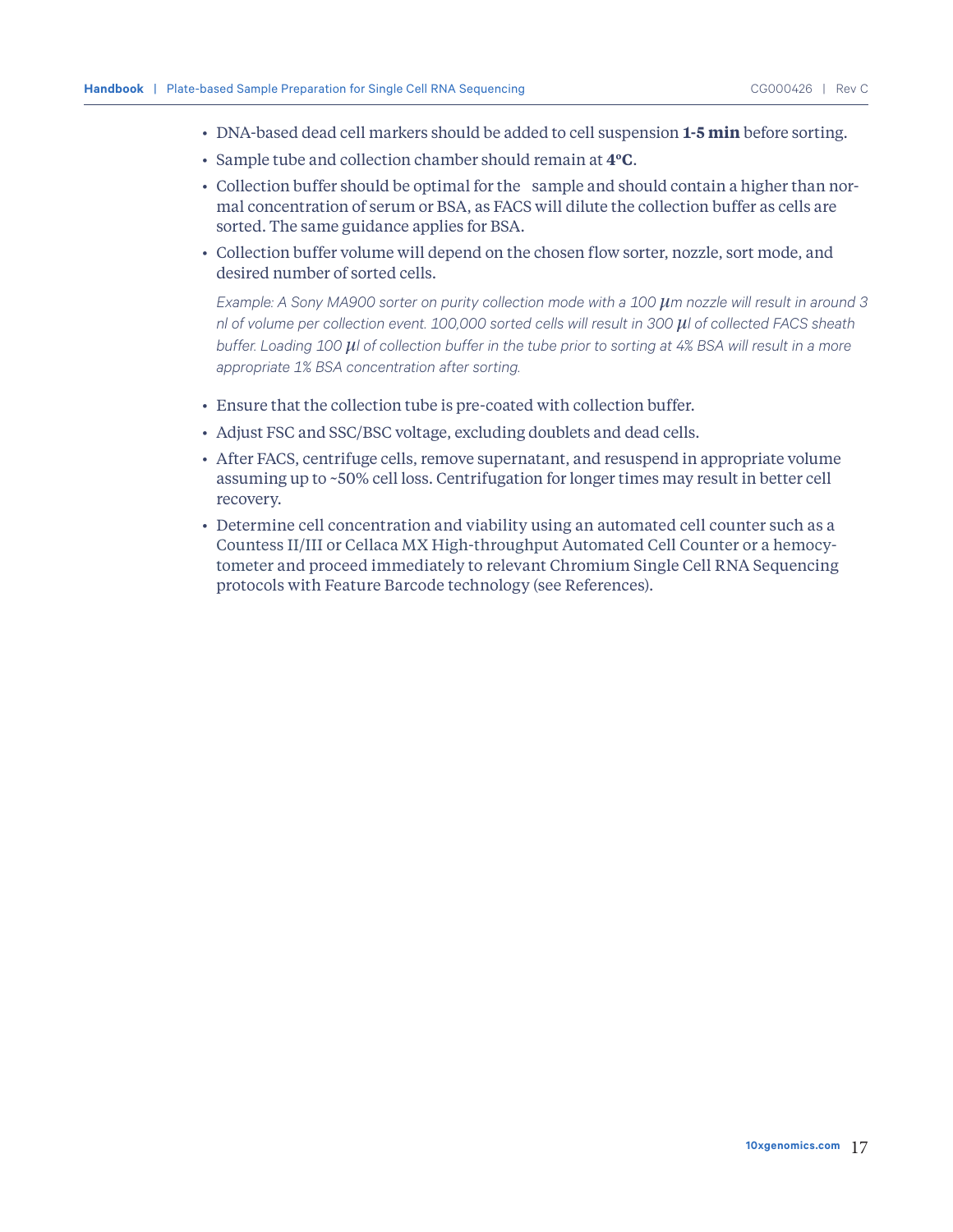## **Appendix**

Sample Quality Improvements for Pooled Samples High quality samples should maximize cell viability and minimize debris and cell aggregates. If necessary, clean up the sample by:

- Flow sorting for viable cells
- Centrifuge at low speed to remove debris
- Sample filtration

For more information, consult the Best Practices to Minimize Chromium Next GEM Chip Clogs and Wetting Failures Technical Note (CG000479).

## **References**

The protocol outlines labeling cells with Antibodies and Cell Multiplexing Oligos for use with:

- 1. Chromium Next GEM Single Cell 3' Reagent Kits v3.1 (Dual Index) with Feature Barcode technology for Cell Multiplexing User Guide (CG000388)
- 2. Chromium Next GEM Single Cell 3' Reagent Kits v3.1 (Dual Index) with Feature Barcode technology for CRISPR Screening and Cell Multiplexing User Guide (CG000389)
- 3. Chromium Next GEM Single Cell 3' Reagent Kits v3.1 User Guide with Feature Barcode technology for Cell Surface Protein and Cell Multiplexing (CG000390)
- 4. Chromium Next GEM Single Cell 3' HT Reagent Kits v3.1 User Guide with Feature Barcode technology for Cell Multiplexing (CG000419)
- 5. Chromium Next GEM Single Cell 3' HT Reagent Kits v3.1 User Guide with Feature Barcode technology for Cell Surface Protein and Cell Multiplexing (CG000420)
- 6. Chromium Next GEM Single Cell 3' HT Reagent Kits v3.1 User Guide with Feature Barcode technology for CRISPR Screening and Cell Multiplexing (CG000421)
- 7. 10x Genomics Single Cell Protocols Cell Preparation Guide (CG000053)
- 8. Guidelines for Accurate Target Cell Counts using 10x Genomics Single Cell Solutions (CG000091)
- 9. Thawing Dissociated Tumor Cells for Single Cell RNA Sequencing (CG000233)
- 10. Fresh Frozen Humaner Peripheral Blood Mononuclear Cells for Single Cell RNA Sequencing (CG000039)
- 11. Best Practices to Minimize Chromium Next GEM Chip Clogs and Wetting Failures Technical Note (CG000479).
- 12. Quality Control of Cell Surface Protein Labeling using Flow Cytometry (CG000231).
- 13. Cell Multiplexing Oligo Labeling for Single Cell RNA Sequencing Protocols with Feature Barcode Technology (CG000391).